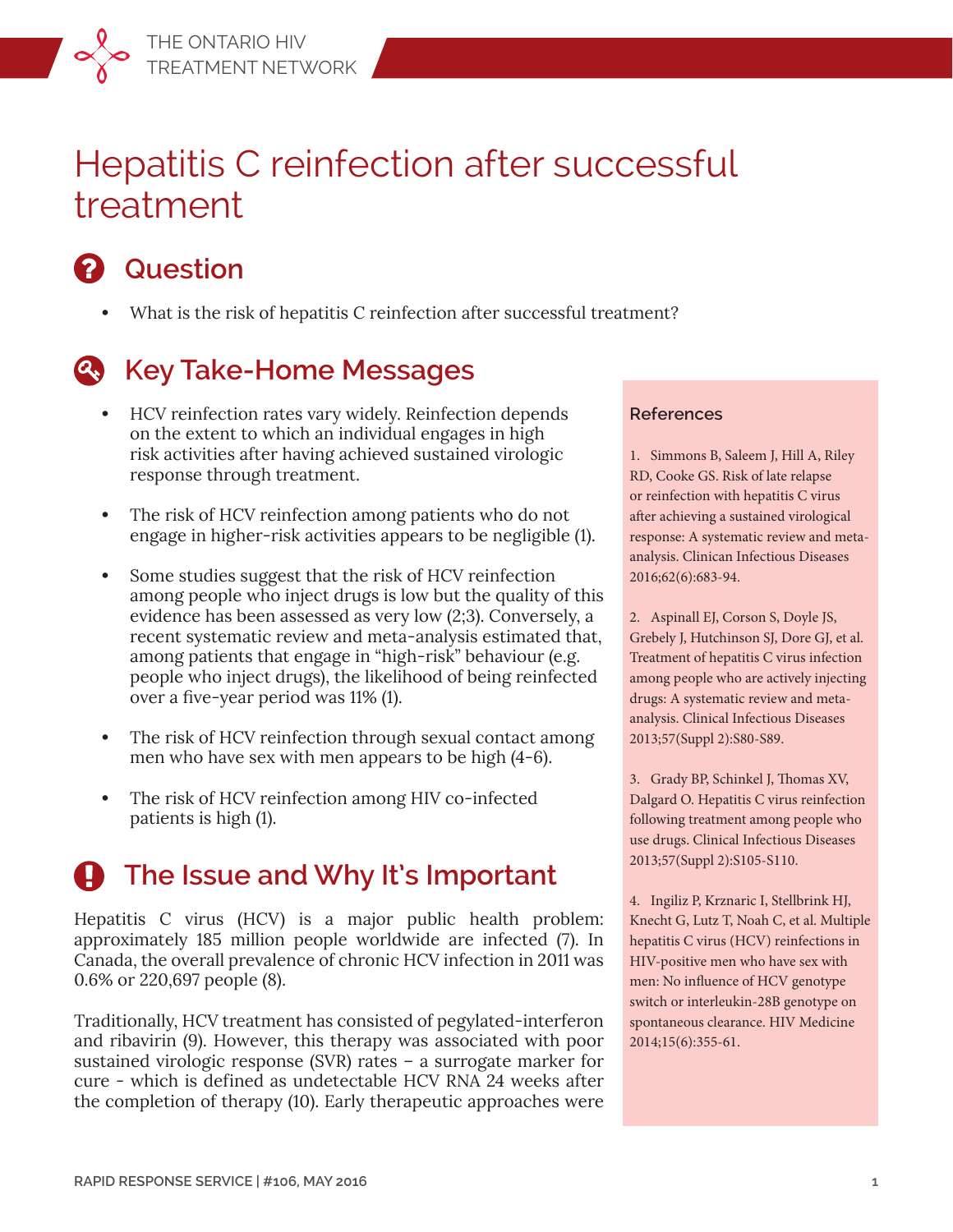followed by protease inhibitors boceprevir and telaprevir combined with pegylated interferon and ribavirin – a change that improved overall rates of sustained virologic response (9). Most recently, highly efficacious interferon-free regimens of direct acting antiviral agents (DAAs) (including sofosbuvir, ledipasvir and others) have fundamentally transformed the treatment landscape (9). The high sustained virologic response rate with the newer medications has been found in populations typically considered difficult-to-treat, such as those with advanced fibrosis or co-infection with HIV (10- 12).

Despite these recent successes in HCV treatment, clinicians and health systems continue to be concerned about the risk of HCV recurrence — either due to reinfection following treatment or to late relapse after having had a sustained virological response for 24 weeks (1). HCV reinfection is a particular concern in patients, including people with HIV/HCV co-infection, who continue to engage in highrisk behaviours such as injection drug use. (1).

## **What We Found**

**Studies of HCV reinfection among people who inject drugs**

Since intravenous drug use remains the leading cause of HCV infection and reinfection, several studies have addressed HCV reinfection following treatment-induced clearance among people who inject drugs (3).

Evidence suggests that the incidence of HCV reinfection among people who inject drugs is low. However, the studies in question are limited by small sample sizes and by few cases of reinfection (3). A systematic review (3) identified seven such studies with a prospective design including data from Germany (13), Norway (14), the United States (15), Canada (16), the Netherlands (17) and Australia (18;19). Sample sizes within the studies varied between nine and 88 persons, and data on injection drug use before and during treatment was available in only three studies. All seven studies detected at least one case of reinfection with a total of 17 reinfections across the studies. Among the six studies providing data on person-years of follow-up, the reinfection rate varied from 0.8 to 4.7 per 100 person years.

According to the authors of the systematic review, reinfection can occur after successful HCV treatment but the rate is low even among persons who continue to inject drugs during and after treatment (3). The authors did note that the risk of reinfection may vary depending on the local HCV epidemic among people who inject drugs and be higher in communities with higher prevalence. For example, in Vancouver, the incidence of first HCV infection was 7.3 cases per 100 person years (20) and the risk of reinfection after HCV treatment was 3.2 cases per 100 person years (16). In Amsterdam, the

5. Lambers FA, Prins M, Thomas X, Molenkamp R, Kwa D, Brinkman K, et al. Alarming incidence of hepatitis C virus re-infection after treatment of sexually acquired acute hepatitis C virus infection in HIV-infected MSM. AIDS 2011;25(17):F21-F27.

6. Martin TC, Martin NK, Hickman M, Vickerman P, Page EE, Everett R, et al. Hepatitis C virus reinfection incidence and treatment outcome among HIV-positive MSM. AIDS 2013;27(16):2551-7.

7. Mohd Hanafiah K, Groeger J, Flaxman AD, Wiersma ST. Global epidemiology of hepatitis C virus infection: New estimates of age-specific antibody to HCV seroprevalence. Hepatology 2013;57(4):1333-42.

8. Trubnikov M, Yan P, Archibald C. Estimated prevalence of Hepatitis C Virus infection in Canada, 2011. Canada Communicable Disease Report 2014;40(19):429.

9. Elbaz T, El-Kassas M, Esmat G. New era for management of chronic hepatitis C virus using direct antiviral agents: A review. Journal of advanced research 2015;6(3):301-10.

10. Simmons B, Saleem J, Heath K, Cooke GS, Hill A. Long-term treatment outcomes of patients infected with hepatitis C virus: A systematic review and meta-analysis of the survival benefit of achieving a sustained virological response. Clinican Infectious Diseases 2015;61(5):730-40.

11. Puoti M, Panzeri C, Rossotti R, Baiguera C. Efficacy of sofosbuvir-based therapies in HIV/HCV infected patients and persons who inject drugs. Digestive and Liver Disease 2014;46:S206-S211.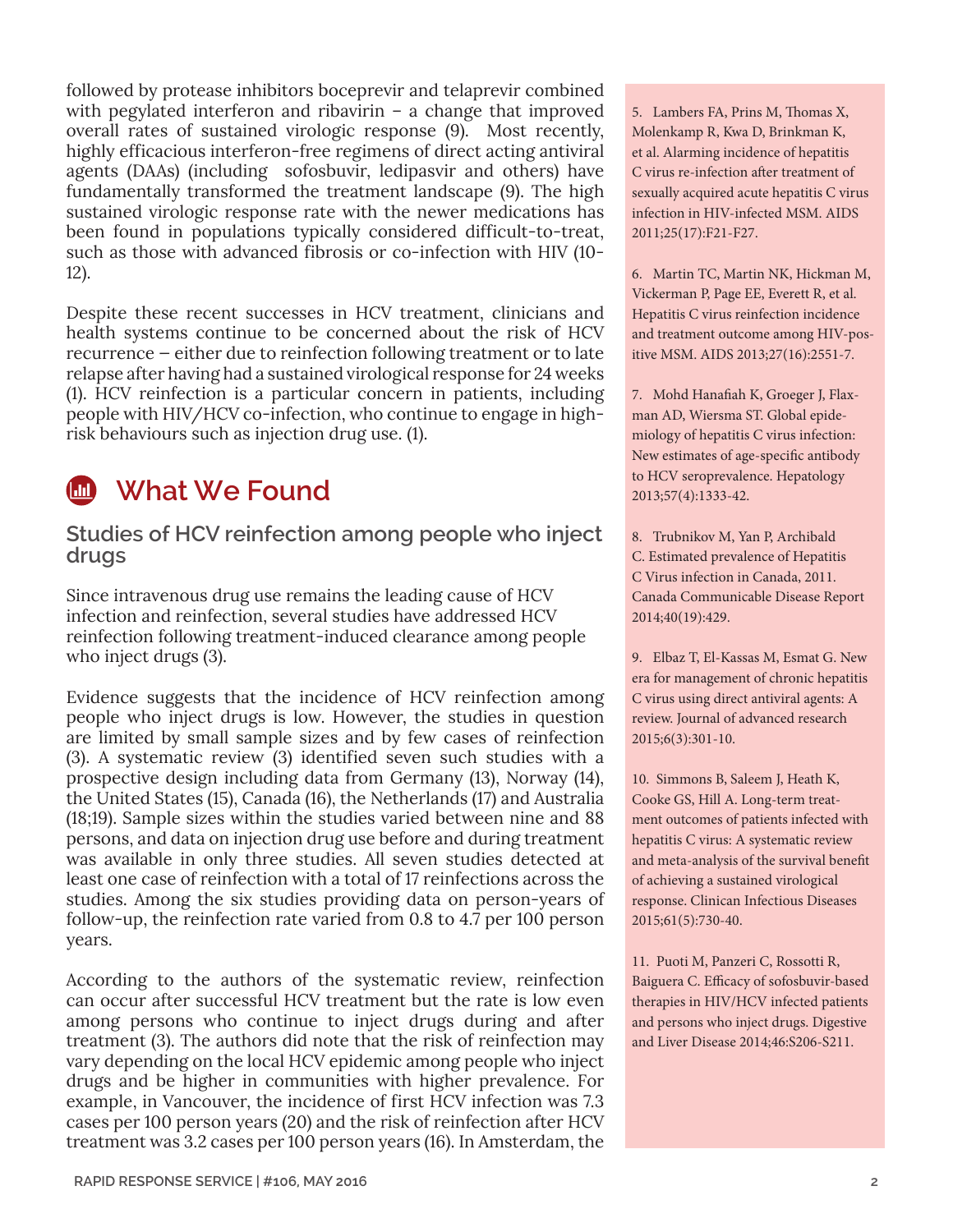local incidence of first HCV infection of 0.35 cases per 100 person years  $(17)$  – significantly lower than in Vancouver – and the risk of reinfection after HCV treatment was 0.76 cases per 100 person years.

Injecting behaviour after treatment, as well as the implementation of needle exchange programs, influence the risk of HCV reinfection among people who inject drugs (3). Aspinall et al. (2) performed a meta-analysis on the incidence of reinfection after successful treatment using five of the seven studies mentioned above and estimated that reinfection among all study participants was 2.36 (95% CI 0.91–6.12) per 100 person years. When the analysis was stratified to those who reported injection drug use after treatment, the pooled estimate of HCV reinfection was 6.44 (95% CI, 2.49– 16.69) per 100 person years. In comparison, the incidence of new HCV infection outside the treatment setting was 6.1–27.2 per 100 person years (21).

These data suggest a relatively low risk of reinfection following successful treatment. However, the total number of person years of observation across the five studies was very low, creating considerable uncertainty about this estimate. There was also uncertainty related to the number of participants lost to followup, which was only mentioned by one study in the review (20). In addition, the inclusion of former drug users in the study population and the fact that some studies incorporated harm reduction programs may have reduced the observed risk of HCV reinfection (2).

In other studies that were not part of the systematic review, there is considerable evidence that HCV reinfection rates among people who inject drugs is high. For example:

- **•** In a prospective Australian cohort study of people who inject drugs, the incidence rate of HCV infection was high in patients who had previously cleared HCV, even surpassing the rate seen in previously HCV-uninfected individuals (22).
- **•** In another Australian study, incidence of potential HCV reinfection among participants with HCV clearance with 42 per 100 person years (95% CI, 25–61/100 PY) was comparable to the incidence of initial HCV infection among HCV negative participants (23).
- **•** A study from Spain followed 118 prisoners (81% injection drug users) treated for HCV who had achieved a sustained virologic response between 2003 and 2009 (24) and found that the incidence of reinfection was high, especially among those who reported ongoing injection drug use (24). At follow-up, HCV reinfection was identified in nine former injection drug users — seven with an HCV genotype switch — for an overall reinfection rate of 5.27 cases

12. Yau AHL, Yoshida EM. Hepatitis C drugs: The end of the pegylated interferon era and the emergence of alloral, interferon-free antiviral regimens: A concise review. Canadian Journal of Gastroenterology and Hepatology 2014;28(8):445-51.

13. Backmund M, Meyer K, Edlin BR. Infrequent reinfection after successful treatment for hepatitis C virus infection in injection drug users. Clinical Infectious Diseases 2004;39(10):1540-3.

14. Dalgard O, Bjoro K, Hellum K, Myrvang B, Skaug K, Gutigard B, et al. Treatment of chronic hepatitis C in injecting drug users: 5 years' followup. European Addiction Research 2002;8(1):45-9.

15. Currie SL, Ryan JC, Tracy D, Wright TL, George S, McQuaid R, et al. A prospective study to examine persistent HCV reinfection in injection drug users who have previously cleared the virus. Drug and Alcohol Dependence 2008;93(1-2):148-54.

16. Grebely J, Knight E, Ngai T, Genoway KA, Raffa JD, Storms M, et al. Reinfection with hepatitis C virus following sustained virological response in injection drug users. Journal of Gastrointestinal and Hepatology 2010;25(7):1281-4.

17. Grady BP, Vanhommerig JW, Schinkel J, Weegink CJ, Bruisten SM, Lindenburg CE, et al. Low incidence of reinfection with the hepatitis C virus following treatment in active drug users in Amsterdam. European Journal of Gastroenterology & Hepatology 2012;24(11):1302-7.

18. Bate JP, Colman AJ, Frost PJ, Shaw DR, Harley HA. High prevalence of late relapse and reinfection in prisoners treated for chronic hepatitis C. Journal of Gastrointestinal and Hepatology 2010;25(7):1276-80.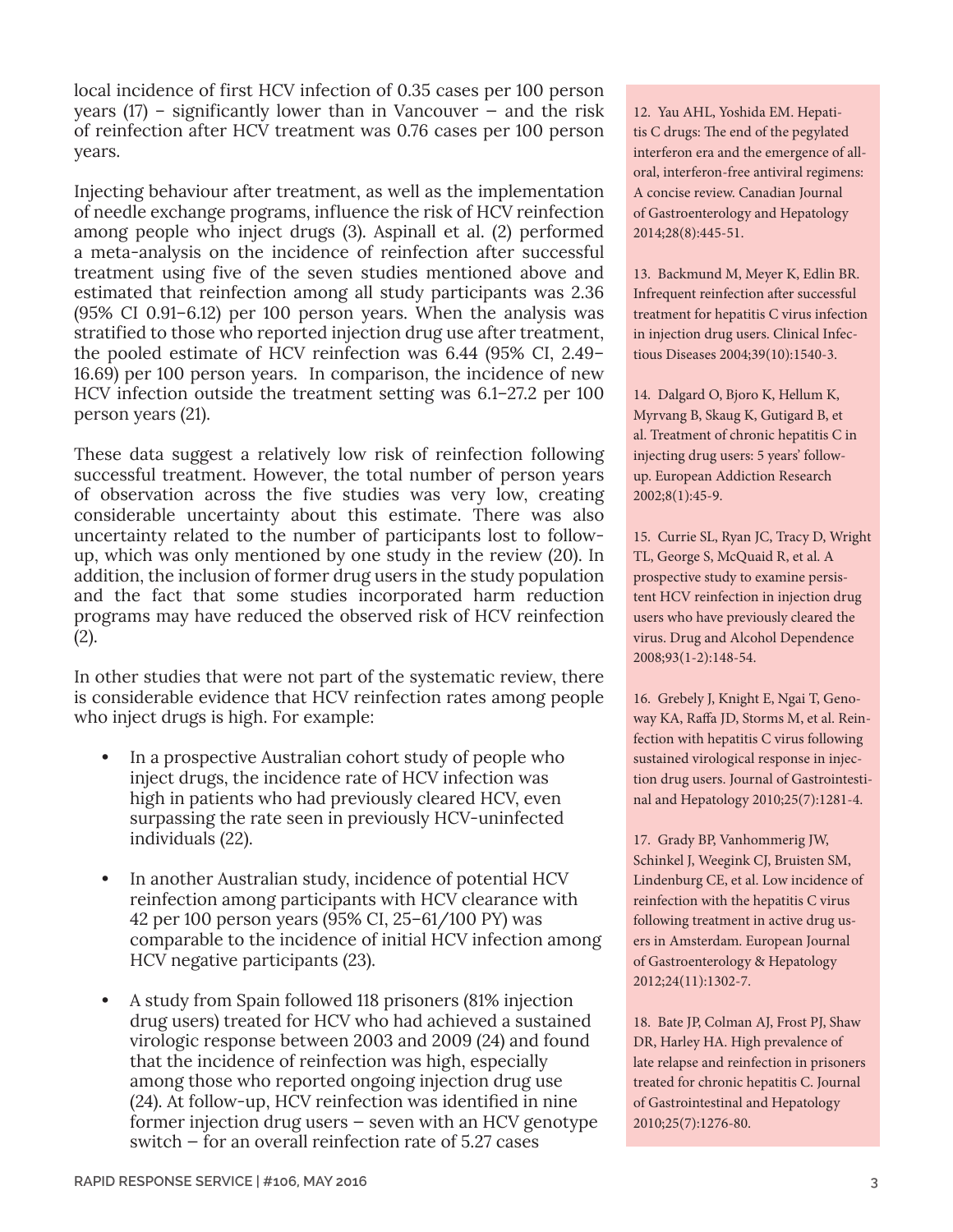per 100 person years. The incidence of reinfection was significantly higher among people who were actively using drugs (hazard ratio HR = 12.47; 95% CI: 2.90–53.71), people who were HIV co-infected (HR = 9.95; 95% CI: 1.73–57.34) and those engaging in more than one risk behaviour after treatment (HR = 7.47; 95% CI: 1.19–46.89).

**HCV reinfection among men who have sex with men**

Men who have sex with men  $-$  in particular HIV-positive men who have sex with men – demonstrate a different dynamic of HCV infection and reinfection risk:

- **•** Researchers in London UK analyzed retrospectively reinfection rates among 145 HIV-HCV co-infected men who have sex with men with sexually acquired HCV who subsequently spontaneously cleared or underwent successful HCV treatment between 2004 and 2012 (6). Among individuals successfully treated for a primary infection, as many as 25% were re-infected within two years.
- **•** Another retrospective study this time in the Netherlands – found comparably high rates of HCV reinfection rate following treatment of 96. Per 100 person year among men who have sex with men of 9.6/100 person years (95% CI 6.6–14.1) (5) and higher rates of 15.2 per 100 person years among HIV-positive men who have sex with men (95% CI 8.0–26.5) (5).
- **•** In a German study that examined 402 HIV-positive patients attending four HIV and hepatitis care centres between 2001 and 2013, about 75% of those with acute HCV infection (302 patients) were cured and therefore at risk for reinfection. Over the 12 year observation period, 48 of the 302 had at least one further HCV episode for a reinfection rate of 16% (4).

### **Comparison of reinfection rates between groups**

The latest and most comprehensive systematic review and metaanalysis of long-term treatment outcomes of patients infected with HCV evaluated the risk of post-treatment reinfection among three populations: (a) mono-HCV infected patients with no recognized risk factors for reinfection; (b) mono-HCV infected patients engaging in activities that are higher risk (i.e. people who inject drugs, prisoners or men who have sex with men); (c) HIV/HCV coinfected patients (1). The findings were as follows:

**•** In HCV mono-infected patients with no recognized risk factors, the pooled estimate of reinfection rate and

19. Grebely J, Pham ST, Matthews GV, Petoumenos K, Bull RA, Yeung B, et al. Hepatitis C virus reinfection and superinfection among treated and untreated participants with recent infection. Hepatology 2012;55(4):1058-69.

20. Grebely J, Raffa JD, Lai C, Krajden M, Kerr T, Fischer B, et al. Low uptake of treatment for hepatitis C virus infection in a large communityG-based study of inner city residents. Journal of Viral Hepatitis 2009;16(5):352-8.

21. Grebely J, Prins M, Hellard M, Cox AL, Osburn WO, Lauer G, et al. Hepatitis C virus clearance, reinfection, and persistence, with insights from studies of injecting drug users: Towards a vaccine. The Lancet Infectious Diseases 2012 May;12(5):408-14.

22. Aitken CK, Lewis J, Tracy SL, Spelman T, Bowden DS, Bharadwaj M, et al. High incidence of hepatitis C virus reinfection in a cohort of injecting drug users. Hepatology 2008;48(6):1746-52.

23. Micallef JM, Macdonald V, Jauncey M, Amin J, Rawlinson W, van B, I, et al. High incidence of hepatitis C virus reinfection within a cohort of injecting drug users. Journal of Viral Hepatitis 2007;14(6):413-8.

24. Marco A, Esteban JI, Sole C, da SA, Ortiz J, Roget M, et al. Hepatitis C virus reinfection among prisoners with sustained virological response after treatment for chronic hepatitis C. Journal of Hepatology 2013;59(1):45-51.